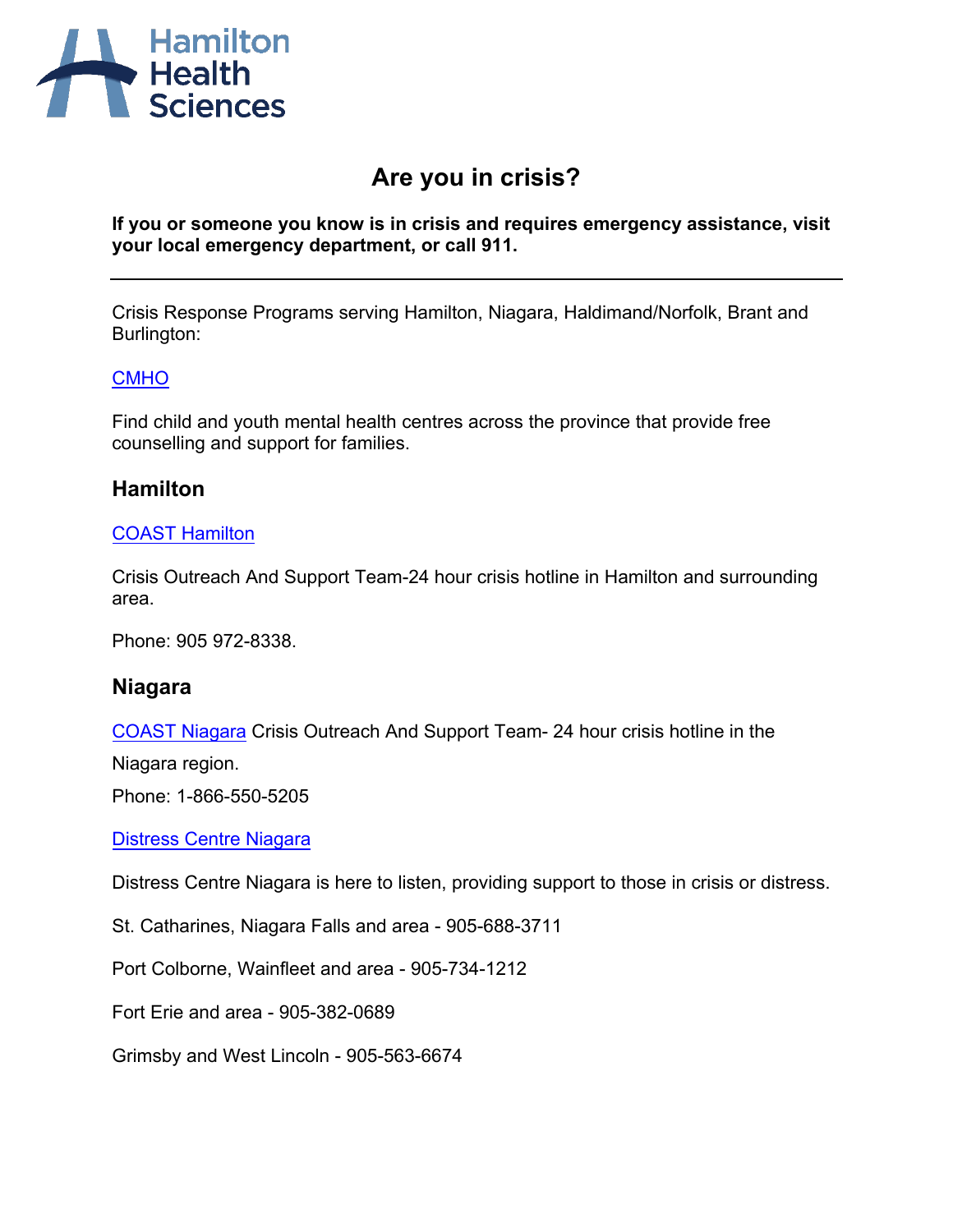

# **Haldimand/Norfolk**

[CAST Haldimand/Norfolk](http://www.camhs.ca/pages/1334755923/Program-Description)

The Crisis Assessment and Support Team (CAST) provides 24-hour mental health crisis support for people aged 16 and older and is staffed by experienced mental health professionals.

Phone: 1 866 487 2278

[Haldimand-Norfolk REACH](http://www.hnreach.on.ca/index.php/about-us)

REACH is a multi service agency, providing children's mental health and education services.

Phone: 1-800 265-8087.

# **Brant**

[Brant Mental Health Crisis Response System](http://www.bchsys.org/hospital/services-list/mental-health-addiction/crisis-response/)

Help is just a call away for anyone in need. Serving the region of Brant and surrounding areas. 24 hour hotline.

Phone: 519-752-2273

[Woodview Mental Health and Autism Services-Integrated Mental Health Crisis Service](https://woodview.ca/contact-us/)

Immediate crisis support and/or counselling is provided to individuals of all ages and families in the Brant/Brantford region. 24 Hour Crisis Line

Phone: 519-759-7188 or 1-866-811-7188

Walk-in Clinic: 255 Fairview Drive, Unit #1, Brantford, ON

# **Burlington**

### [COAST Burlington](http://halton.cmha.ca/our-services/in-a-crisis/)

Crisis Outreach And Support Team- 24 hour crisis hotline in Burlington and surrounding area. Call anytime.

Phone: 1-877-825-9011.